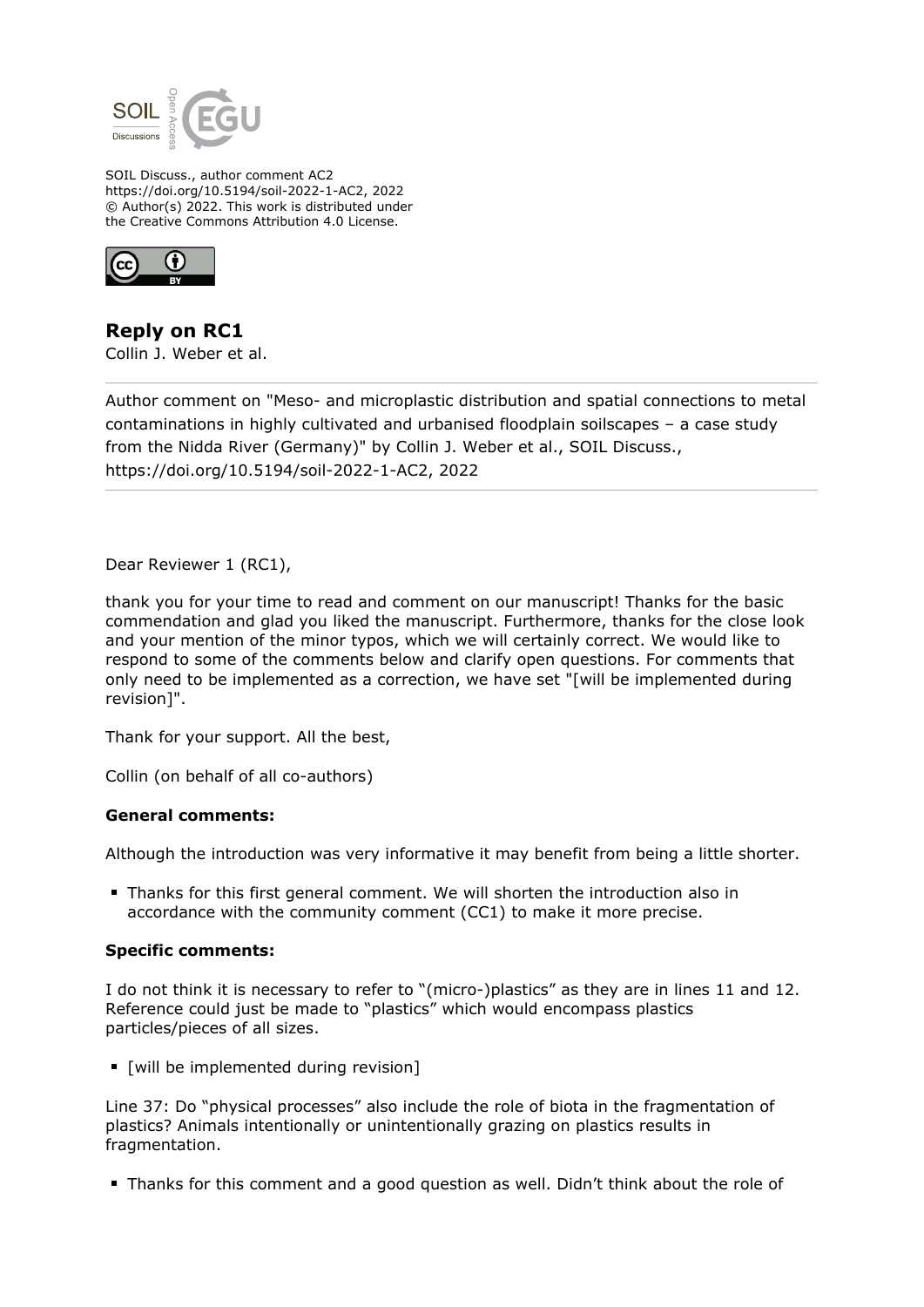biota for physical fragmentation of plastics. I think, so far this point wasn't also mentioned in current literature and is therefore perhaps not suitable for our introduction by discussing this here.

Line 83: "In the Lahn River" should be "in the Lahn River"

**•** [will be implemented during revision]

There are several instances where "River" is not capitalised in the river name. This needs to be corrected in all instances through the manuscript.

[will be implemented during revision]

Line 122: "enters" should be 'enter'.

**If your limilar in Twill be implemented during revision**]

Spaces before degree symbols should be removed. E.g. Line 134.

**[will be implemented during revision]** 

Spaces after '<' or '>' signs should be removed. E.g. Line 156 & 160.

[will be implemented during revision]

Line 167: "result" should be "results".

[will be implemented during revision]

Line 173: There is something wrong with the reference.

Thanks for mentioning this point, but we couldn't find an error here. The reference in l. 173 is correct with "(Weihrauch, 2019)"

Line 177: "back swamp" should be "backswamp".

 $\blacksquare$  [will be implemented during revision]

Line 199: it would be good if more information could be provided about the material the bags are made from. The definition of "bioplastic" can be variable, and misleading. For example, it can be used to describe a plastic made from a feedstock of biological origin (e.g. starch, not fossil fuel) however be a traditional polymer like PE, PVC; or alternatively it can be used to describe biodegradability. Care is taken in the methods to control for the presence of it in the sample by taking spectra, but I feel it would be good here to include a bit more information and make it clear what the polymer is.

- Special thanks for raising our attention to this point. The bags are made of corn starch and thus have a biological origin and are also "biodegradability" according EU norm (EN-13432). The exact manufacturing process is unfortunately not disclosed by the manufacturer (BioFutura B.V.,), as it is a proprietary process (see website: https://www.biofutura.com/de/rohstoffe/mater-bi)
- We will change the information here and add the biological origin and biodegradability.

Line 202-3: Suggest rewording the sentence "Visible plastics fragments were collected on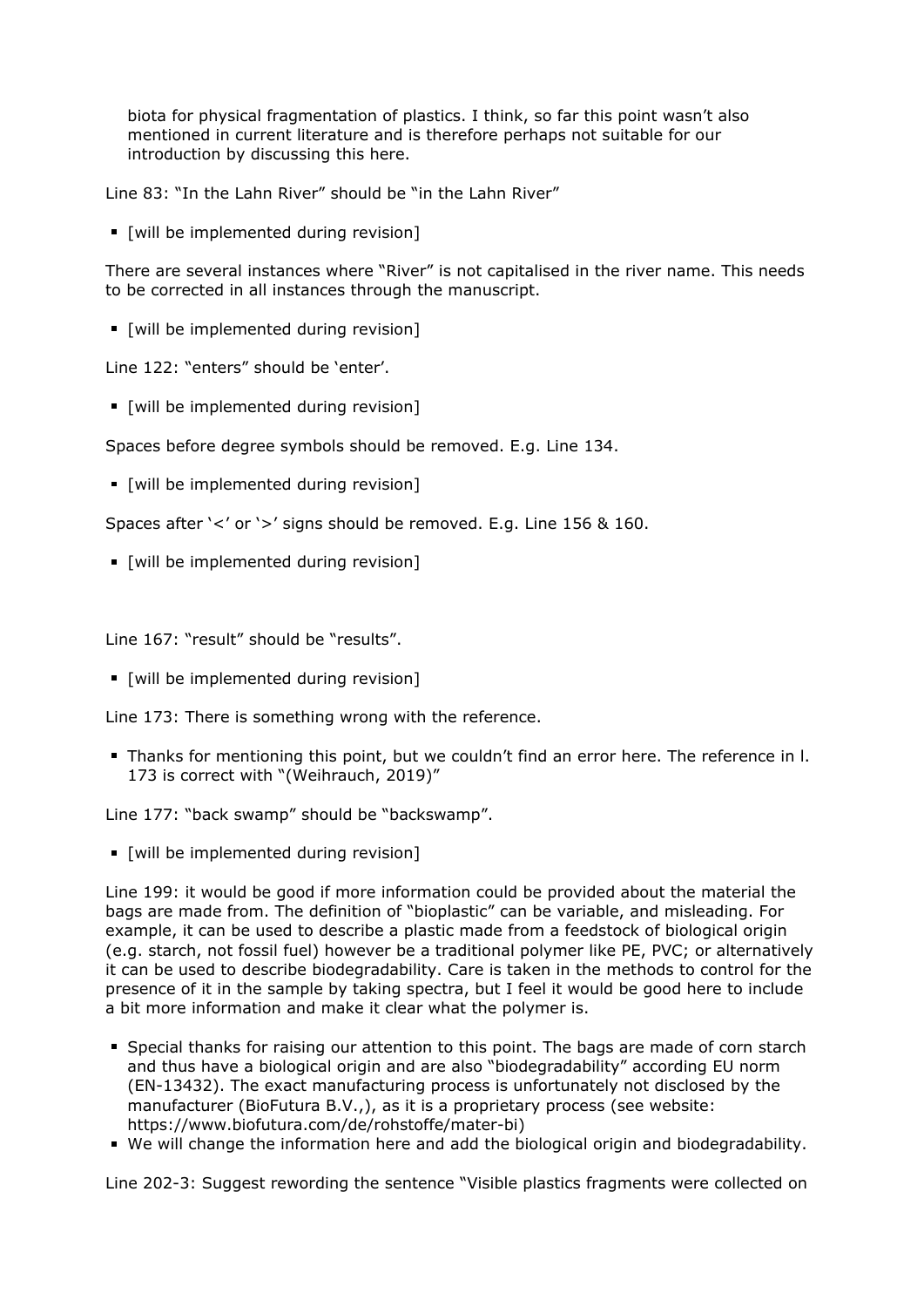a 20 m<sup>2</sup> area around the drill points by walking straight lines with two persons (four-eyesprinciple),......" to "Visible plastic fragments were collected in a 20 m<sup>2</sup> area around the drill points, by two people walking straight lines in parallel (four-eyes-principle),……".

[will be implemented during revision]

It would also be good to give dimensions of how the 20  $m^2$  area was obtained to show it was an equally distributed area around the central drill point.

Thanks for this advice. We will add the following description within the revised version: "Surface sampling area was prepared by means of a tape measure and measuring rods, while a rectangle with the extension of 4x5 m was measured and marked around the centre (drill point)"

Line 212: Provide detail on what containers they were in for drying, or whether they were in the open bags.

Details will be added: Samples were in open bioplastic bags within the closed drying chamber.

Line 202: I am not familiar with these standards and am unable to access them, however I feel that "loss of ignition" is not the right wording. Should it be combustion at 550°C until steady weight obtained?

Thanks for this note. We think that "Loss of ignition" is the correct wording, as it's the most widely used method for measuring soil organic matter (SOM) content.

Line 242: I am unfamiliar with 'rim jars'. More detail needs to be given as to what they are made from.

Details will be added: "… stored in rim jars made of glass with a PE-cap"

Line 254: space needed after  $\varnothing$  = ' $\varnothing$  47 mm' and ' $\varnothing$  90 mm'

**[will be implemented during revision]** 

Line 258: It is not clear what "sprayer" is. Can more detail be given or a clear description of what this is?

Thanks for this demand. May "sprayer" is a misleading wording. We used a "spray bottle" for this process and will change the wording to "spray bottle".

Line 281: reword 'for safety reasons'. I don't think you mean it in the sense it reads. You are doing it to ensure that if any fragments of the bag have entered the sample you are able to account for this contamination and remove it from the analysis.

Good advice, here. We will change the wording to "for contamination control through potential abrasion from the sample bags used"

Line 282: The use of cotton lab coats specifically avoids contamination of the air by synthetic fibres that would potentially come off synthetic lab coats. Contamination would still be still but they'd be cotton, and therefore not included in your analysis.

Thanks for mentioning this point. We will add "… to avoid air contamination by synthetic fibres"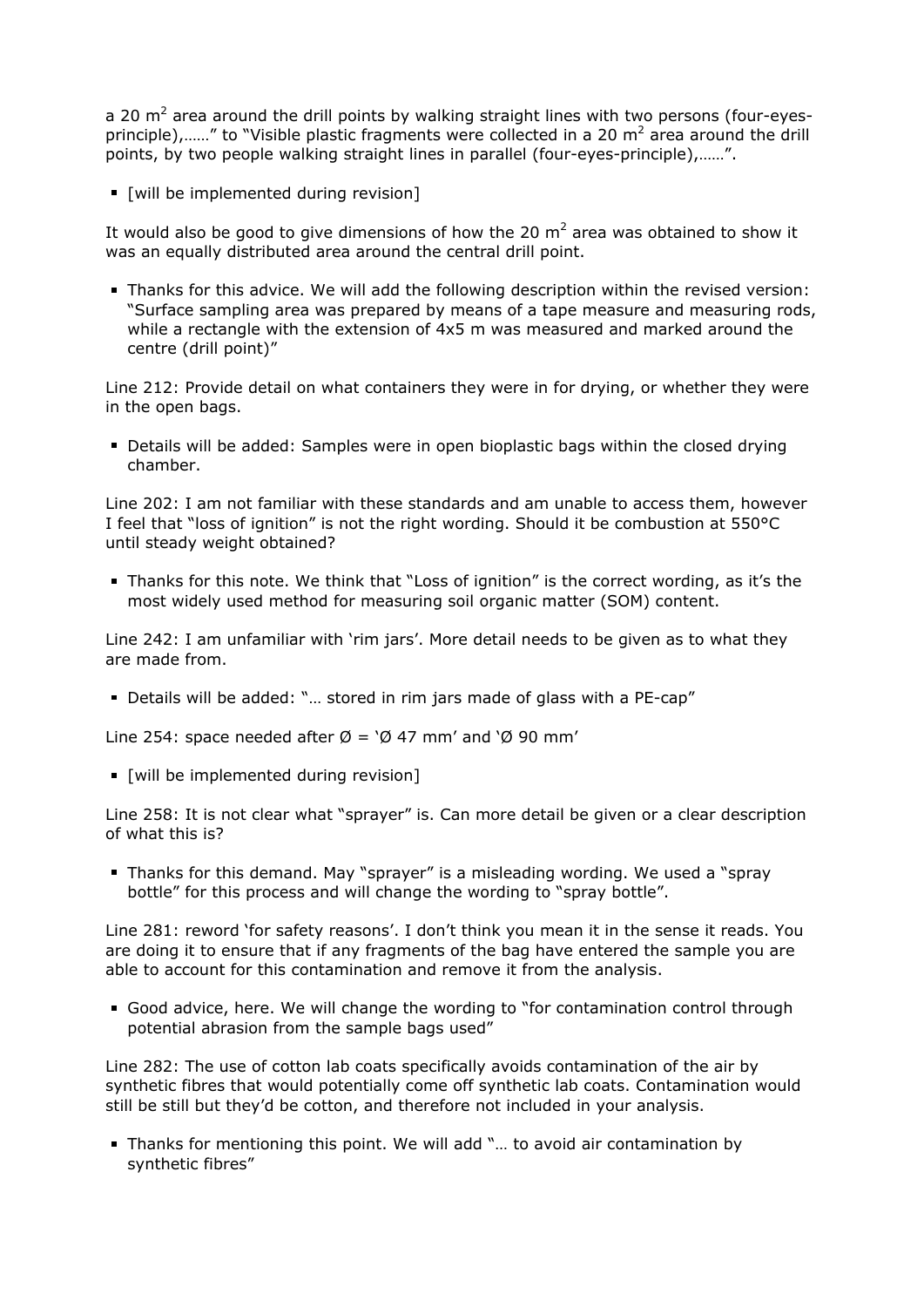Line 357: Can you please provide information about what is included in your definition of "rubber" as this is a class or group of polymers, not a single type and it includes both fully synthetic and semi-synthetic alternatives. This will also influence the EPO ages, with only the natural rubber being used in 1820s, and first synthetic rubber developed in 1910, and another alternative in the 1930s.

Thanks for raising our attention to this point. The identification class "rubber" includes both fully synthetic rubbers as well as natural rubbers, based on the entries within the OpenSpecy FTIR spectra database. As we were already aware of this, the respective EPO ages were differentiated between natural and synthetic rubbers. We will ad the respective information within the method section.

Line 366: The following sentence needs rewording "The plastics contain of HDPE …" Is it means to read "The plastics consists of HDPE…." Or "The plastics found included HDPE…."?

■ Your right. The correct wording must be "The plastic consist of HDPE..." [will be implemented during revision]

Line 368: As this is intended for an intentional audience it may be best to avoid colloquial naming of things. Could 'fries fork' be changes to 'plastic fork', and 'DIY store shed' seems like a very broad category or description. Is there something more specific that can be said?

Thank you for this important recommendation. We will change to "plastic fork" and "DIY store shed for flowers".

Line: 390: ', at depths below 100 cm.' is confusing. Is it meant that they are deeper, as in more >100 cm; or shallower? Please check and confirm to ensure it is less ambiguous.

We will rephrase this part of the sentence to "deeper than 100 cm".

Line 426: It is not clear why 'Meso- and single macroplastic particles….' Is written like this. Can this be made clear, or changed to remove the 'single'?

We will change the sentence to "Larger plastic particles within the macro- and mesoplastic size range, only occur isolated within topsoils (plough horizons) of sites.."

Line 448: What depths do "From 45.98% to 62.5%" refer to?

Thanks for this comment. We will change to "from 45.98% in upper (0–50 cm) to 62.5% in lower (50–200 cm) soil layers."

Line 489: Change "Figure 8a and Figure 8b" to "Figure 8".

[will be implemented during revision]

Line 536: Is this mislabelled? "Table T1". Should it be S1?

Yes it is mislabelled. [will be implemented during revision]

Line 555: Change "incipient alteration surface structure" to "incipient alteration of surface structure".

[will be implemented during revision]

Line 589: '(Table)' is this meant to be here?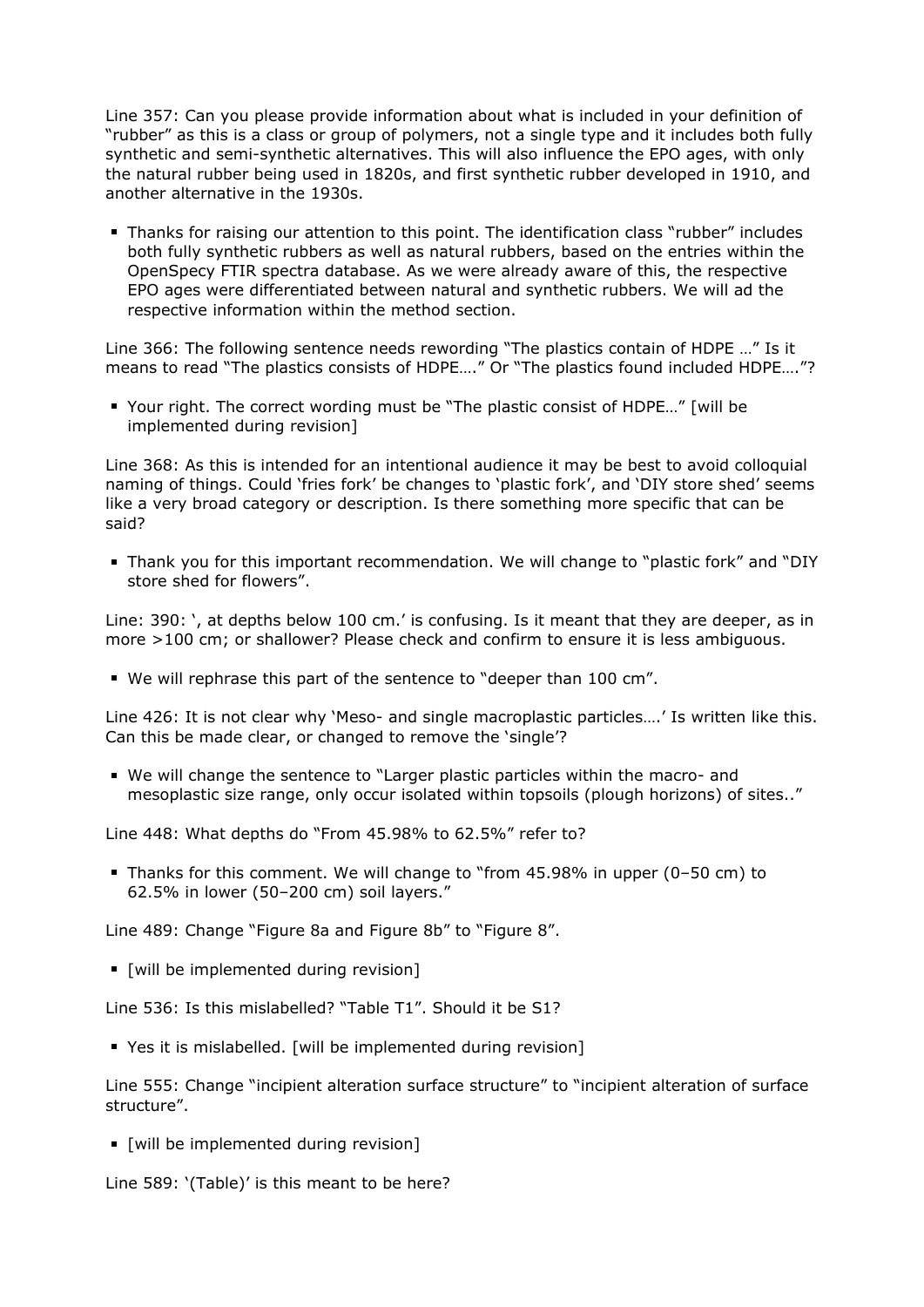**Table 2 is meant here. We will ad the table number.** 

Line 682: Add "River" after "Nidda". Other occurrences like this may occur elsewhere in the document.

**[will be implemented during revision]** 

## **Figures**

**Figure 1:** Add in W (wastewater treatment plants) and ID (industrial discharge) in to the figure legend.

**[will be implemented during revision]** 

**Figure 2: a)** Both resin and rubber are broad categories of polymer. You should explain somewhere what is included within these definitions. See previous note about 'rubber'.

Thanks again for this comment. We have answered already on the "rubber" note above and will add the additional information for "resins" within the method section.

The scale bars and associated distance in the photos need to be larger as they are currently impossible to read.

- [will be implemented during revision]
- **c)** It may be advantageous to add in labels of Course and Fine soil to the figure to make it clearer what the reader is looking at.
- [will be implemented during revision]

**Figure 3:** Adding Titles to the graphs would make it clearer what the reader is looking at. **a)** & **b)** both the y and x-axis labels need to be centred on the axes. **Legend:** Suggest rewording "(with transect site location and river km) " to "(with transect site location and river length (km)). This also needs to be changed in the axes labels. Add text to "dotted boxes indicate anthropogenic influence" = "dotted boxes indicate **sites exposed to** anthropogenic influence**s**"

Thank you for this kind recommendations. We will change the figure according them!

**Figure 4: y-axis label:** the '(-)' needs to be removed.

[will be implemented during revision]

**Figure 5: x-axes labels:** the '(-)' needs to be removed from EF(-) and PLI(-).

[will be implemented during revision]

**Figure 6:** it is not clear why for both **a)** and **b)** why the smaller particles are also presented as an additional graph inset as they are clearly presented in the total particles graphs. By removing them from both **a** and **b** the graphs showing all sized particles can widened.

Thanks for this comment. Within Figure 6 the following problem occurred: When displaying the whole particle size, differences in the smaller size classes are hardly